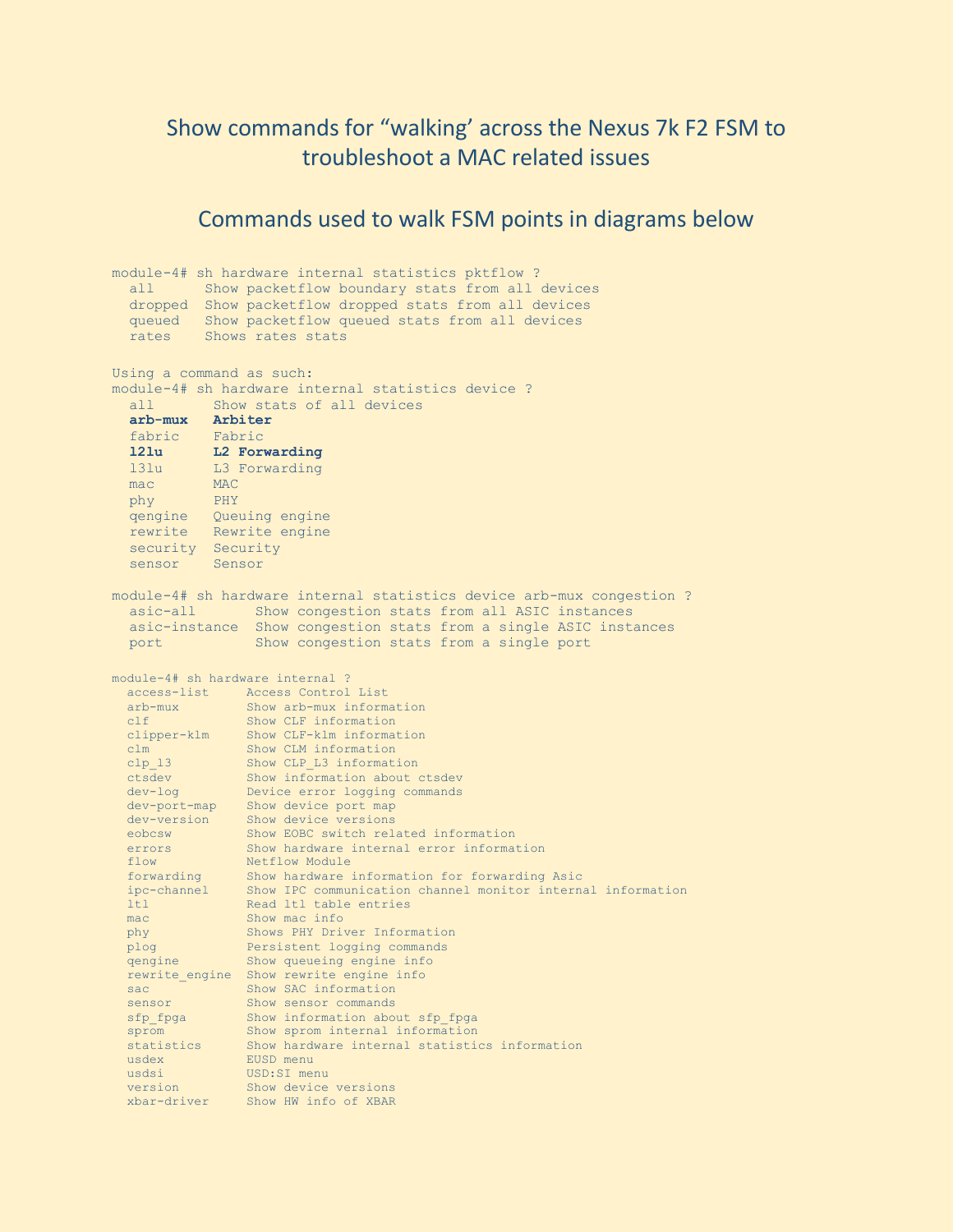```
sh hardware fabric-utilization detail
sh hardware queuing drops ingress
sh har clipper queuing drop
sh hardware internal statistics devi l2lu congestion
sh hard internal stat pktflow rates
sh hardware internal statistics devi l2lu pktflow
sh hard internal stat pktflow dropped
sh hardware internal statistics devi l2lu errors
sh hard internal eobcsw stats – for sup 
sh hardware internal mac gd port
sh fabricpath unicast routes vdc 2
sh hardware internal mac event-history - info - errors
sh hardware internal arb-mux event-histor errors
```
## **For tcam**

sh fib internal error statistics

## **For DRAP**

```
sh u2fib internal event-history events
sh u2fib internal info all
```
Using the built in Python interpreter for some future DEVOPS type functions. Some quick python scripts to run on switches using the CheckPortDiscards() function and the cisco.cli() function.

[http://www.cisco.com/c/en/us/td/docs/switches/datacenter/nexus5000/sw/python/api/python\\_api/](http://www.cisco.com/c/en/us/td/docs/switches/datacenter/nexus5000/sw/python/api/python_api/API_functions.html#wp1053131) [API\\_functions.html#wp1053131](http://www.cisco.com/c/en/us/td/docs/switches/datacenter/nexus5000/sw/python/api/python_api/API_functions.html#wp1053131)

import os import sys import cisco – your main one import socket – if you want to use some socket functions for client/server tcp use.

Some python pseudo code as an example - a while loop would be better.

```
def ipinput():
     output = cisco.cli('show hostname')
     print(output)
    ipadd = raw_input('Enter IP address : ')
    clear()
    print(ipadd, "thank you")
    cisco.cli("ping", ipadd)
   yn = raw input('is this correct(Y/N: ')if raw input = 'y': cisco.cli("config t")
              cisco.cli("interface vlan2")
              cisco.cli("ip address", ipadd)
              cisco.cli("end")
              cisco.cli("show interface vlan2")
           elif raw_input = 'n'
               print("Let's try again")
           def ipinput()
```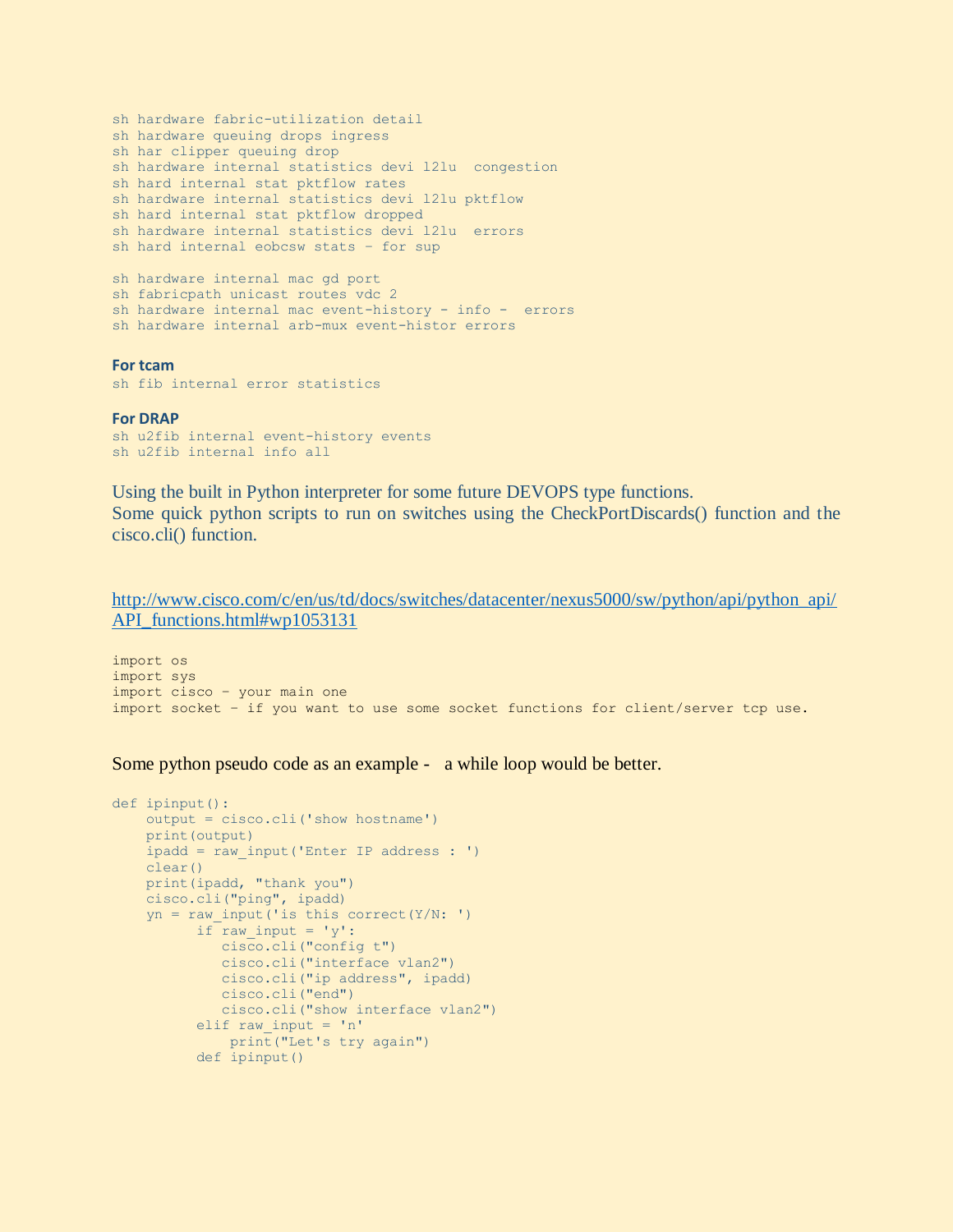```
print(time.asctime())
fproute = "show fabricpath route"
cisco.cli(fproute)
cisco.cli("config t")
cisco.cli("ping 1.1.1.1")
for screen clearing
def clear():
    print ('\n' * 50)def cls():
     os.system(['clear','cls'][os.name == 'nt'])
class hostname:
  def hosts():
    host = socket.gethostname()
     print("show hostname using sockets object")
     cisco.cli('show hostname')
     print("show hostname using nexus object")
     print(host)
Test read of a config file
5kDC1# >>> testfile = open('/bootflash/FPAUTHON5k.cfg')
5kDC1# >>> auth = testfile.read()
```


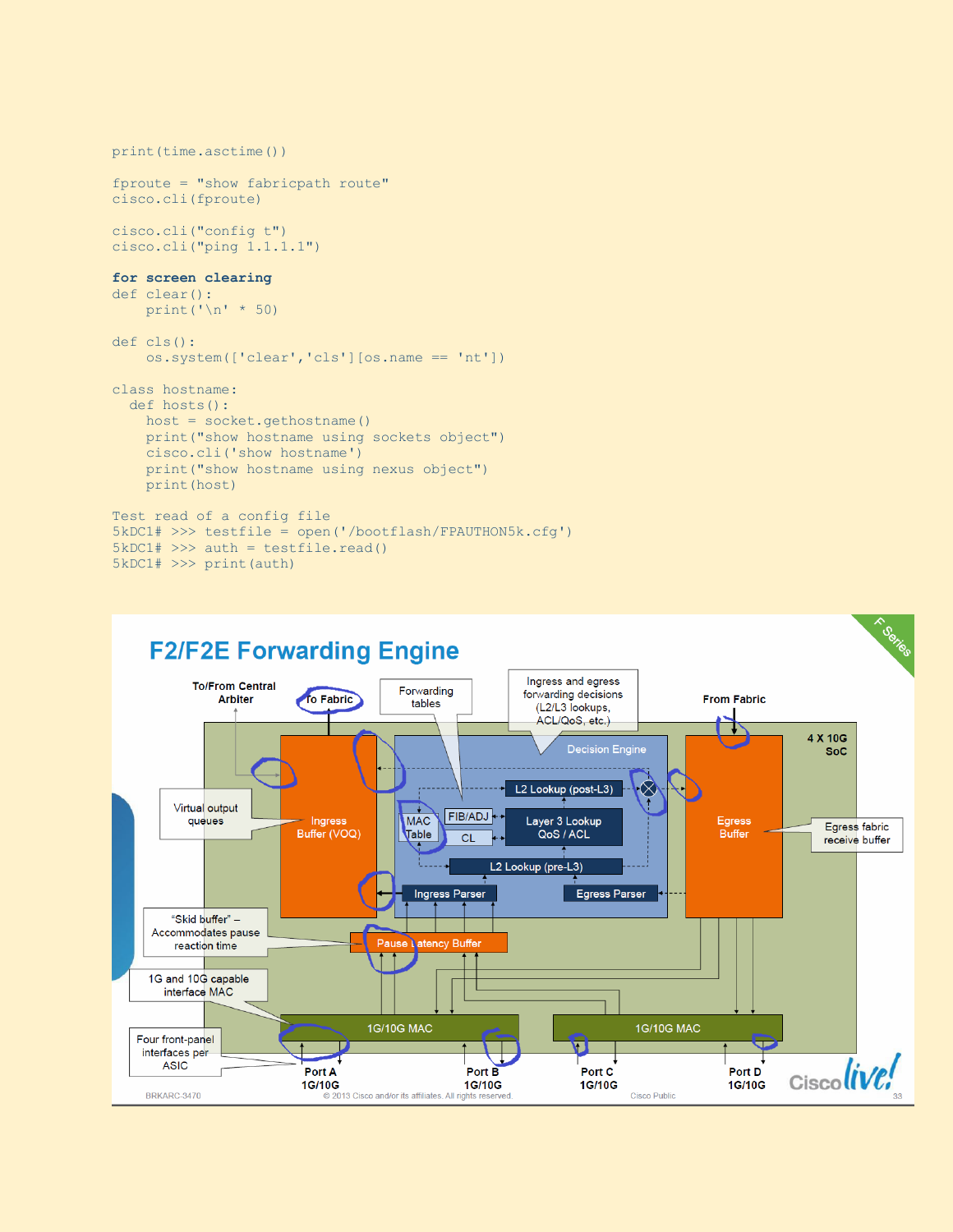